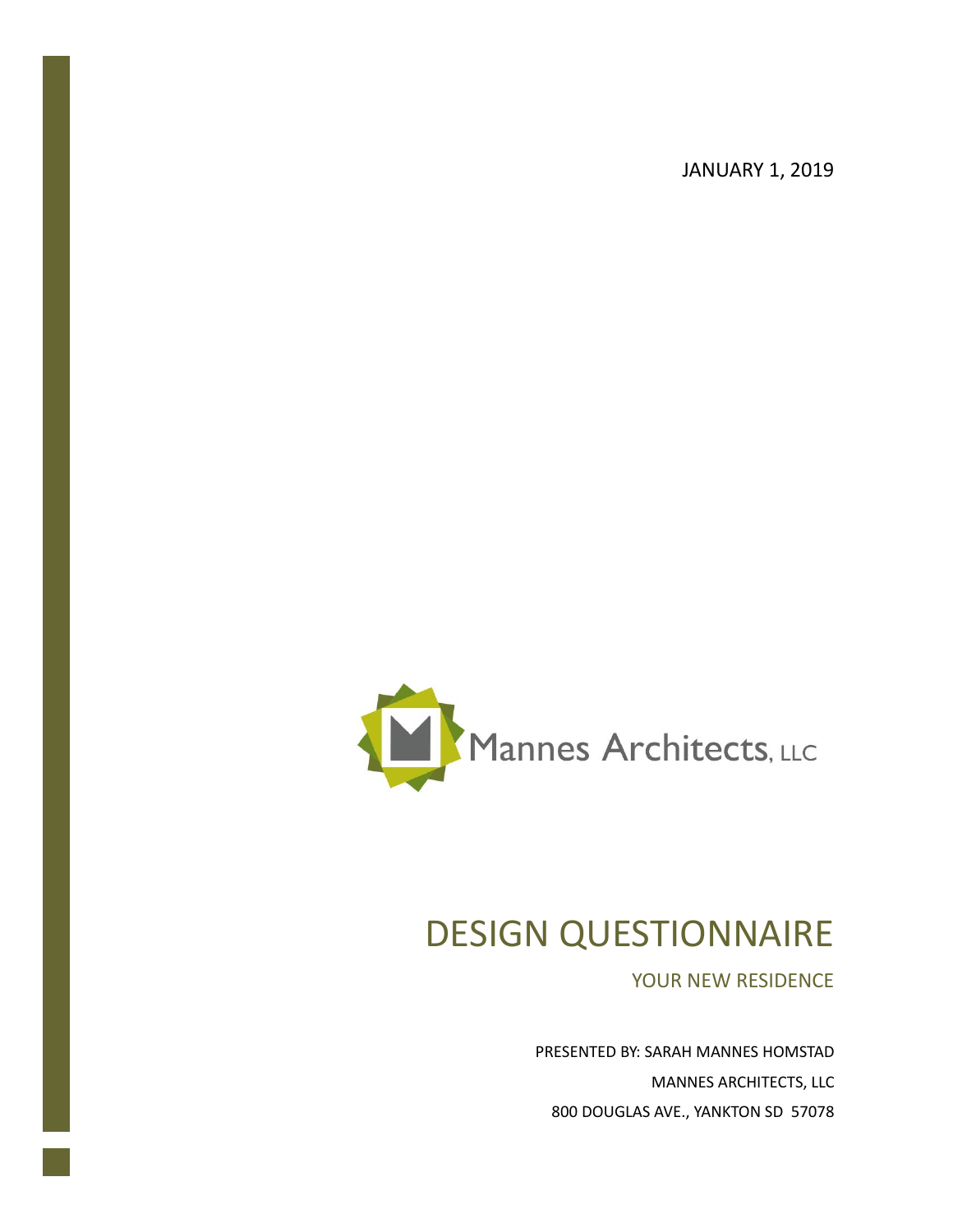# DESIGN QUESTIONNAIRE

# **PROJECT GOALS**

**List up to five things that you think are important about the design of your home.**

 *Click or tap here to enter text. Click or tap here to enter text. Click or tap here to enter text. Click or tap here to enter text. Click or tap here to enter text.*

# **FAMILY PROFILE**

In two or three sentences, describe what your family is like.

*Click or tap here to enter text.*

#### FAMILY MEMBERS (INCLUDE ANY PETS OR EXPECTED FUTURE GROWTH)

|              | Name, Age                        |
|--------------|----------------------------------|
| $\mathbf{1}$ | Click or tap here to enter text. |
| $\mathbf{2}$ | Click or tap here to enter text. |
| 3            | Click or tap here to enter text. |
| 4            | Click or tap here to enter text. |
| 5            | Click or tap here to enter text. |
| 6            | Click or tap here to enter text. |
| 7            | Click or tap here to enter text. |
| 8            | Click or tap here to enter text. |
|              |                                  |

#### **SURROUNDINGS**

In a sentence or two, describe how you feel about the neighborhood and surroundings where your new home will be located

*Click or tap here to enter text.*

## **STATEMENT**

In a sentence or two, describe what kind of image you want your house to project.

*Click or tap here to enter text.*